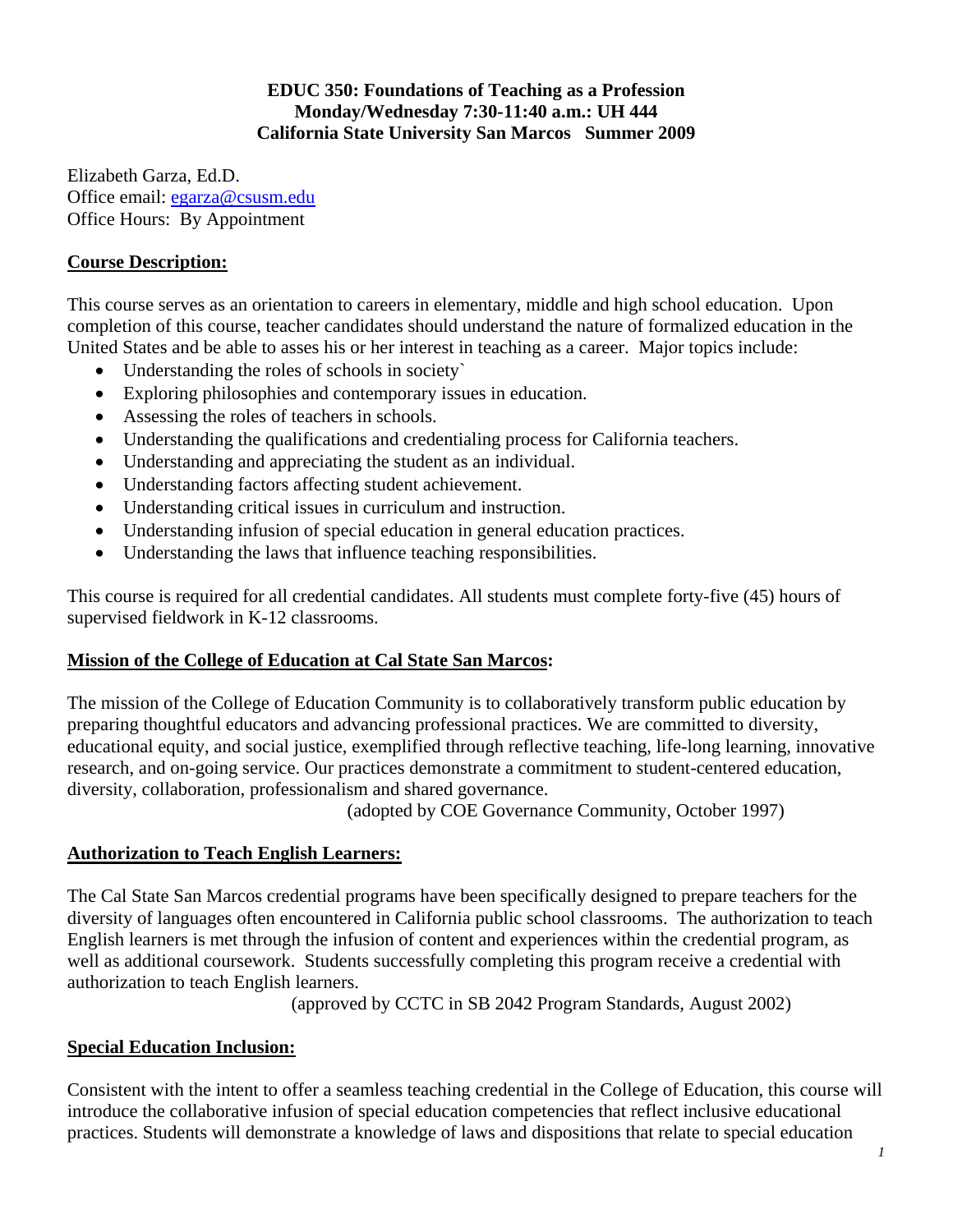through a variety of activities such as the viewing and analysis of the video F.A.T. City, reading and analysis of special education law, and *Creating an Inclusive School*.

## **Students with Disabilities Requiring Reasonable Accommodations:**

Students are approved for services through the Disabled Student Services Office (DSS). This office can be contacted by phone at (760) 750-4905, or TTY (760) 750-4909. Students authorized by DSS to receive reasonable accommodations should meet with their instructor during office hours or, in order to ensure confidentiality, in a more private setting.

# **All University Writing Requirement:**

**All University Writing Requirement**: In keeping with the All-University Writing Requirement, all 3 unit courses must have a writing component of at least 2,500 words (approximately). This will be met through written assignments.

## **CSUSM Academic Honesty Policy:**

Students will be expected to adhere to standards of academic honesty and integrity, as outlined in the Student Academic Honesty Policy. All written work and oral presentation assignments must be original work. All ideas/materials that are borrowed from other sources must have appropriate references to the original sources. Any quoted material should give credit to the source and be punctuated with quotation marks.

Students are responsible for honest completion of their work including examinations. There will be no tolerance for infractions. If you believe there has been an infraction by someone in the class, please bring it to the instructor's attention. The instructor reserves the right to discipline any student for academic dishonesty in accordance with the general rules and regulations of the university. Disciplinary action may include the lowering of grades and/or the assignment of a failing grade for an exam, assignment, or the class as a whole."

Incidents of Academic Dishonesty will be reported to the Dean of Students. Sanctions at the University level may include suspension or expulsion from the University.

# **Plagiarism:**

As an educator, it is expected that each student will do his/her own work, and contribute equally to group projects and processes. Plagiarism or cheating is unacceptable under any circumstances. If you are in doubt about whether your work is paraphrased or plagiarized see the Plagiarism Prevention for Students website http://library.csusm.edu/plagiarism/index.html. If there are questions about academic honesty, please consult the University catalog.

## **College of Education Attendance Policy:**

 Due to the dynamic and interactive nature of courses in the College of Education, all students are expected to attend all classes and participate actively. Absences and late arrivals/early departures will affect the final grade. A minimum grade of C+ is required in EDUC 350 to qualify as prerequisite for admission to the Cal State San Marcos teacher credential program. COE attendance policy states, "At a minimum, students must attend 80% of class time, or s/he may not receive a passing grade for the course at the discretion of the instructor. Individual instructors may adopt more stringent attendance requirements." Should students have extenuating circumstances, please contact the instructor as soon as possible. In this section of EDUC 350,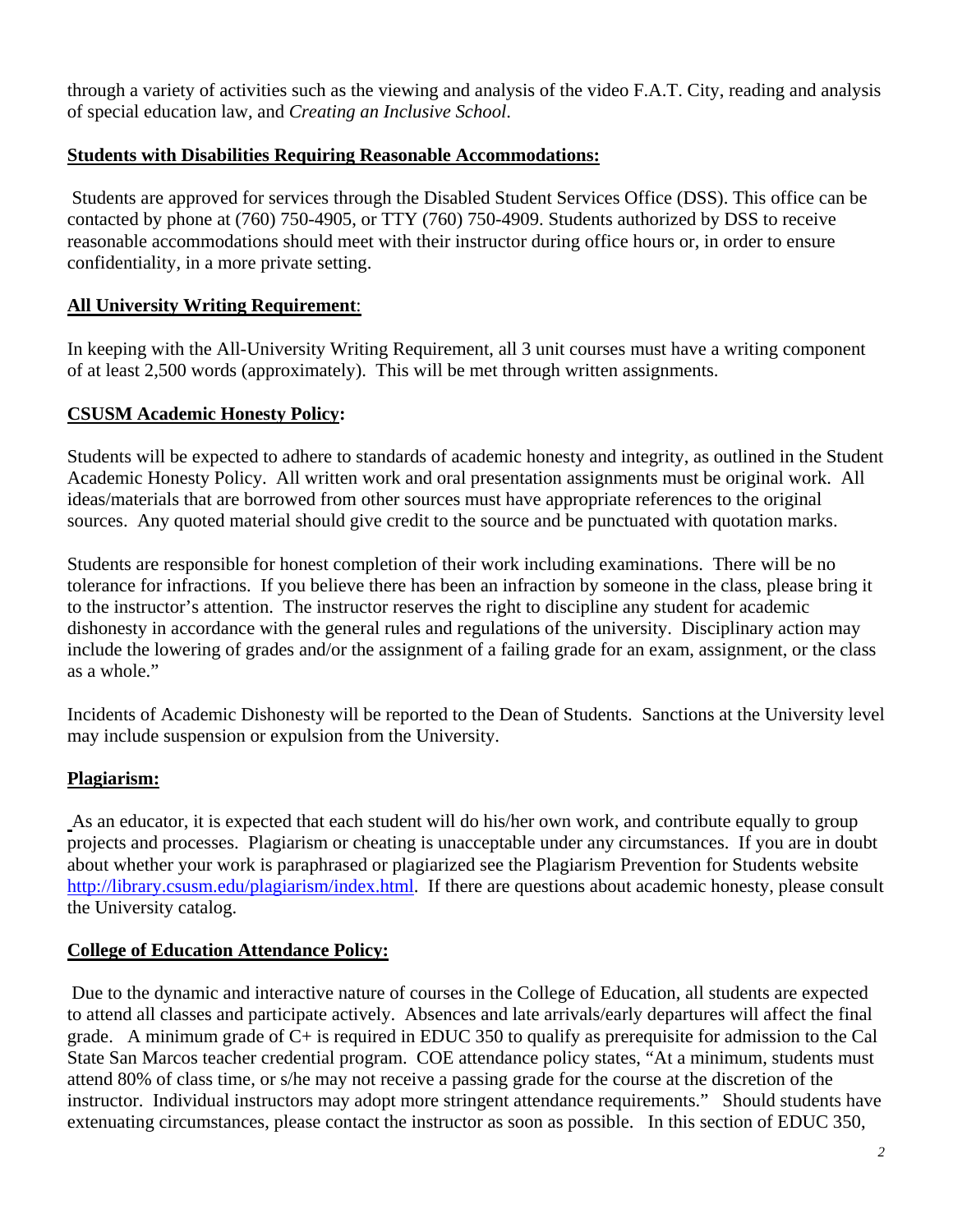the instructor has adopted this additional policy: If you miss two class sessions, you cannot receive a grade of A or A -; if you miss three class sessions, you cannot receive a grade of B+ or B.

# **Credential Program Recommendations:**

As one of several evaluation methods, EDUC 350 course instructors are asked for feedback concerning credential candidates who are applying for programs at Cal State San Marcos. Keep in mind that your professionalism and hard work in this class not only affect your course grade, but also indicate your readiness for a credential program.

# **Field Work:**

In addition to in-class work, assigned readings and projects, students will participate in fifteen (15) hours of supervised fieldwork assignments in a variety of public school settings. {note professor's modification summer 09}. Details on the fieldwork are found on the COE syllabus webpage, at the top of the list of syllabi for this semester. Documentation of these hours is required to receive a grade in EDUC 350. Cal State San Marcos students are expected to adhere to professional standards in their dress and behavior in the field. Required clearances (fingerprints, TB test) are the responsibility of the student. A recommendation (usually from the classroom teacher where most of the fieldwork is done, also known as a Field Experience Recommendation) is a requirement for admission to the Cal State San Marcos Teacher Credentialing programs.

## **Use of Technology:**

 Students are expected to demonstrate competency in the use of various forms of technology (i.e. word processing, electronic mail, WebCT6, use of the Internet, and/or multimedia presentations). Specific requirements for course assignments with regard to technology are at the discretion of the instructor. Keep a digital copy of all assignments for use in your teaching portfolio. All assignments will be submitted online, and some will be submitted in hard copy as well. Details will be given in class.

## **Electronic Communication Protocol**

Electronic correspondence is a part of your professional interactions. If you need to contact the instructor, email is often the easiest way to do so. It is my intention to respond to all received e-mails in a timely manner. Please be reminded that e-mail and on-line discussions are a very specific form of communication, with their own nuances and etiquette. For instance, electronic messages sent in all upper case (or lower case) letters, major typos, or slang, often communicate more than the sender originally intended. With that said, please be mindful of all e-mail and on-line discussion messages you send to your colleagues, to faculty members in the College of Education, or to persons within the greater educational community. All electronic messages should be crafted with professionalism and care.

Things to consider:

- Would I say in person what this electronic message specifically says?
- How could this message be misconstrued?
- Does this message represent my highest self?
- Am I sending this electronic message to avoid a face-to-face conversation?

In addition, if there is ever a concern with an electronic message sent to you, please talk with the author in person in order to correct any confusion.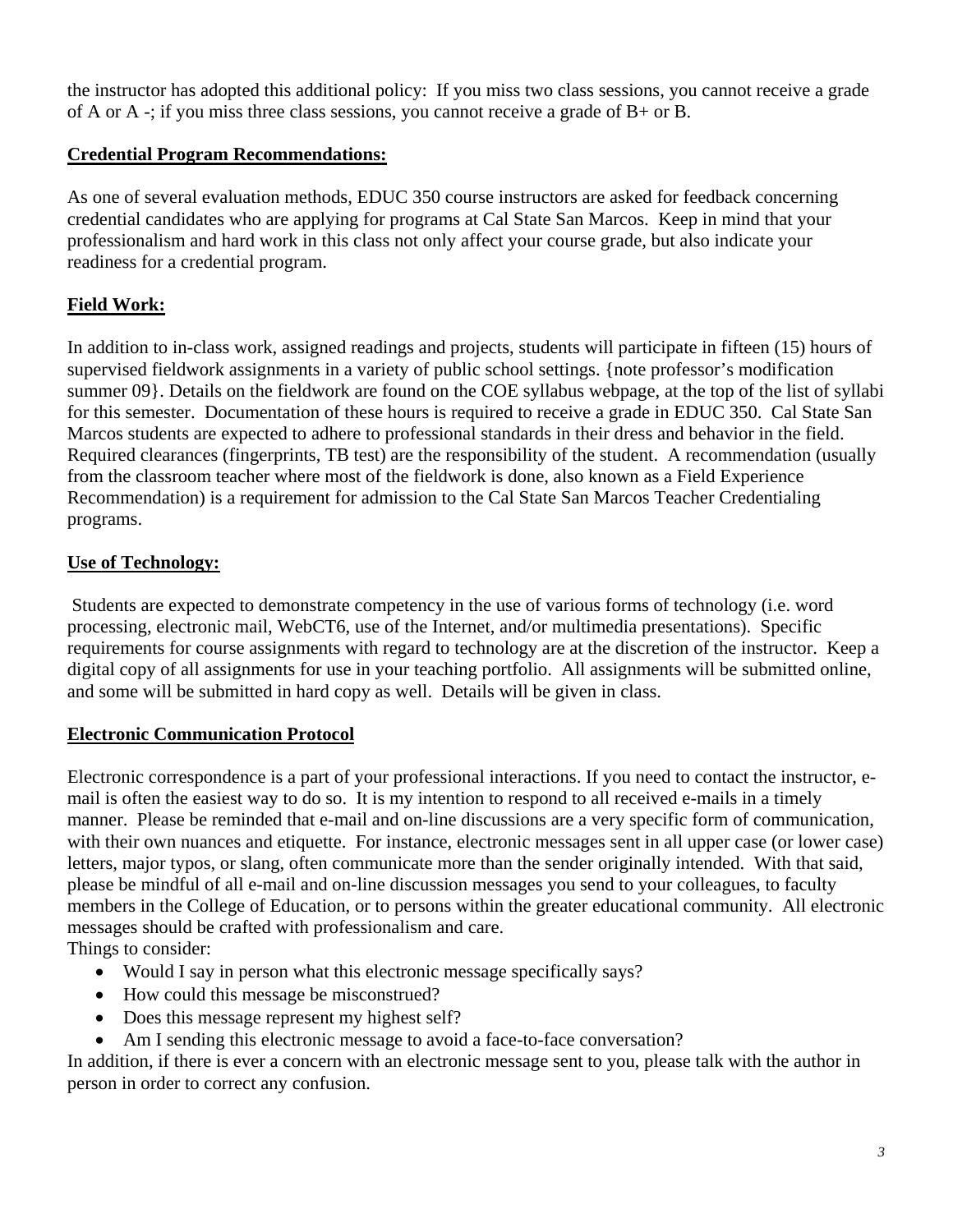# **Teaching Performance Expectation (TPE) for EDUC 350**:

A primary goal of EDUC 350 is to begin the process of developing teacher candidates to become professional educators. The following TPE of the California Commission for Teacher Credentialing is expected to be met during this course:

# **TPE 12: Professional, Legal and Ethical Obligations**

Candidates are aware of their own personal values and biases and recognize ways in which these values and biases affect the teaching and learning of students. They resist racism and acts of intolerance. Candidates appropriately manage their professional time spent in teaching responsibilities to ensure that academic goals are met.

Candidates for a Teaching Credential understand and honor legal and professional obligations to protect the privacy, health, and safety of students, families, and other school professionals. They are aware of and act in accordance with ethical considerations and they model ethical behaviors for students. Candidates understand and honor all laws relating to professional misconduct and moral fitness.

## **Teaching Performance Assessment for Developing as a Professional Educator**

The successful completion of the personal philosophy assignment is a requirement for completion of this course and is a component of partially meeting the TPE described above. This statement will be used for assessment both in the course and at completion of the College of Education program. Retain an electronic copy of your statement for submission for your portfolio at the completion of your teacher education program.

## **Class Discussions and Participation:**

Students will engage in student-centered learning each class session, and will be expected to actively participate.

- Do you participate in class discussions productively, sharing your knowledge and understandings?
- Do you interact productively with your peers, taking on a variety of roles (leader, follower, etc.)?
- Do you contribute appropriately to group work—do you "do your share"?
- Are you able to accept others' opinions?
- Are you supportive of others' ideas?
- Do you support your peers during their presentations?
- Can you monitor and adjust your participation to allow for others' ideas as well as your own to be heard?

## **Course Requirements:**

Teacher education is a professional preparation program. It is expected that students will come to class prepared to discuss the readings, submit required assignments, and participate in class activities. Students are expected to adhere to academic honesty and integrity, standards of dependability, confidentiality and writing achievement. Because it is important for teachers to be able to effectively communicate their ideas to students, parents, colleagues, and administrators, writing that is original, clear and error-free is a priority for the College of Education. It is expected that work will be turned in on time. Please discuss individual issues with the instructor. Points will be deducted if assignments are submitted late (10% penalty per day late; no credit will be awarded if the assignment is one week late).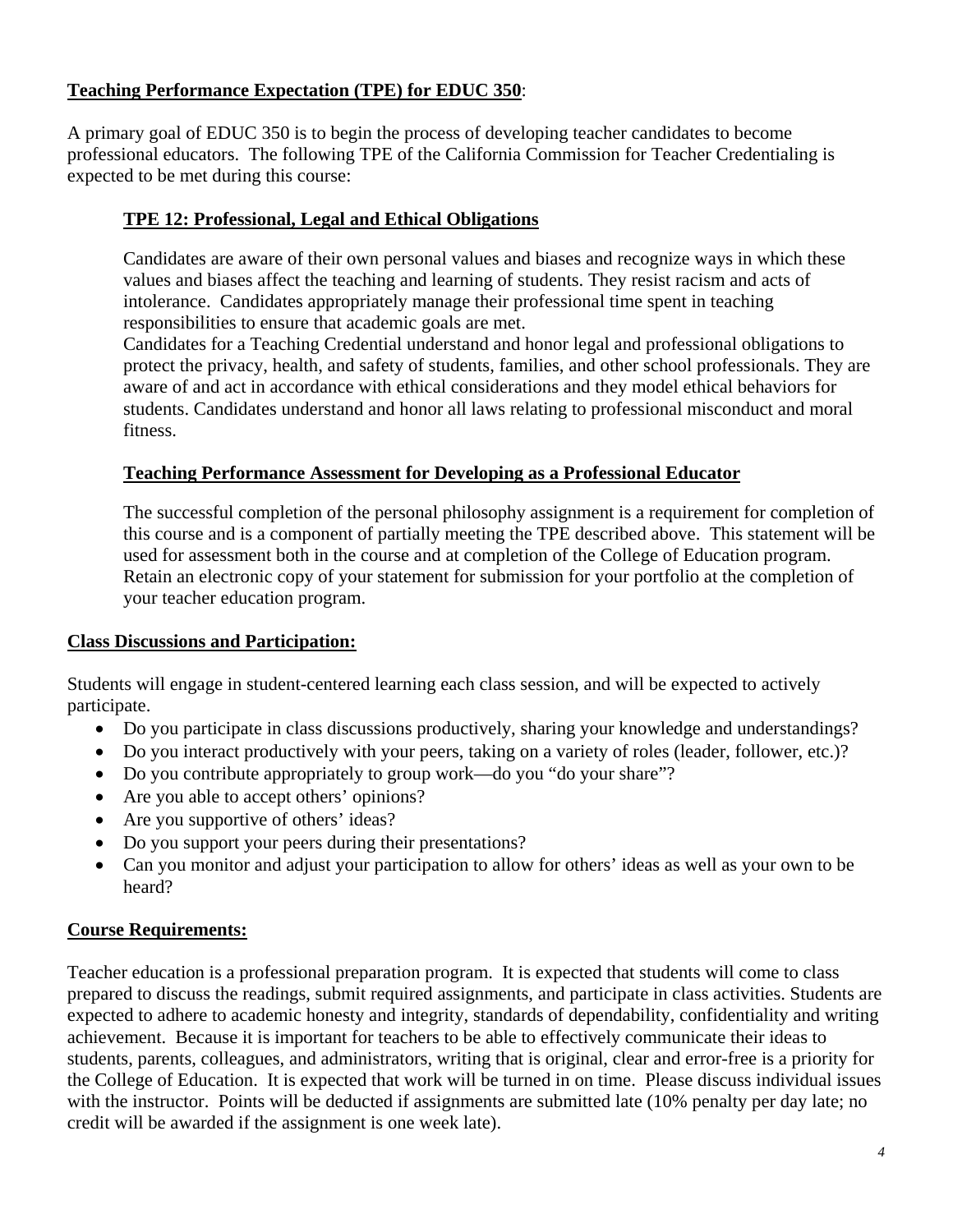## **Required Texts:**

Grant, Carl. A. & Gillette, Maureen. (2005). *Learning to Teach Everyone's Children: Equity, Empowerment* 

Villa, R. A. and Thousand, J. S. (2005). *Creating an Inclusive School* (2nd ed.). Alexandria, VA: Association for Supervision and Curriculum Development. , ISBN 0-87120-251-4

Nieto, Sonia. (2006). *Why We Teach*. NY: Teachers College Press. ISBN 0807745936

## **Optional Text:**

*Education that is Multicultural.* Thomson & Wadsworth. ISBN 0-534-64467-8, Approximately \$ 45 - 65

### **Assignments and grading:**

Grades will be determined by the total number of points earned (100 points possible):

 $A = 93-100$ ,  $A = 90-92$ ,  $B = 87-89$ ,  $B = 83-86$ ,  $B = 80-82$ ,  $C = 77-79$ ,  $C = 73-71$ ,  $C = 70-72$ ,  $D = 60-72$ 69 ,  $F = 0.59$ 

| Reading Log                                             | 10 points |
|---------------------------------------------------------|-----------|
| <b>Current Events</b>                                   | 08 points |
| Contemporary Issue in Education                         | 17 points |
| & Responses to Presentations                            |           |
| Special Education Inclusion (the Outsider)              | 15 points |
| Interview of a Teacher                                  | 15 points |
| <b>Classroom Observation Reports</b>                    | 15 points |
| Personal philosophy of schooling, learning and teaching | 20 points |
|                                                         |           |

#### **Reading log** 10 points **Reading log Due dates on course schedule**

The reading log provides an opportunity to reflect on learning about teaching through the assigned readings for each week. In the reading log, do not summarize. Instead, respond to the readings: agree, disagree, note specific ideas, etc. Entries should be 1 paragraph in length. You can find the due date for each entry in the course schedule in the "assignments" column. Be sure to submit your entry via the course WebCT6 site. Also, *bring your reading log entries with you to the associated class session and be prepared to share them with a partner.* 

Individual submissions are not graded; rather, their timely submission is noted and points are assigned on the basis of having completed all entries for the reading log. No credit will be given for late submissions. In extraordinary circumstances, if you do not have access to WebCT for a timely submission, you may email the log entry to me by Friday at noon at egarza@csusm.edu. Later, when you have WebCT access, you will resubmit.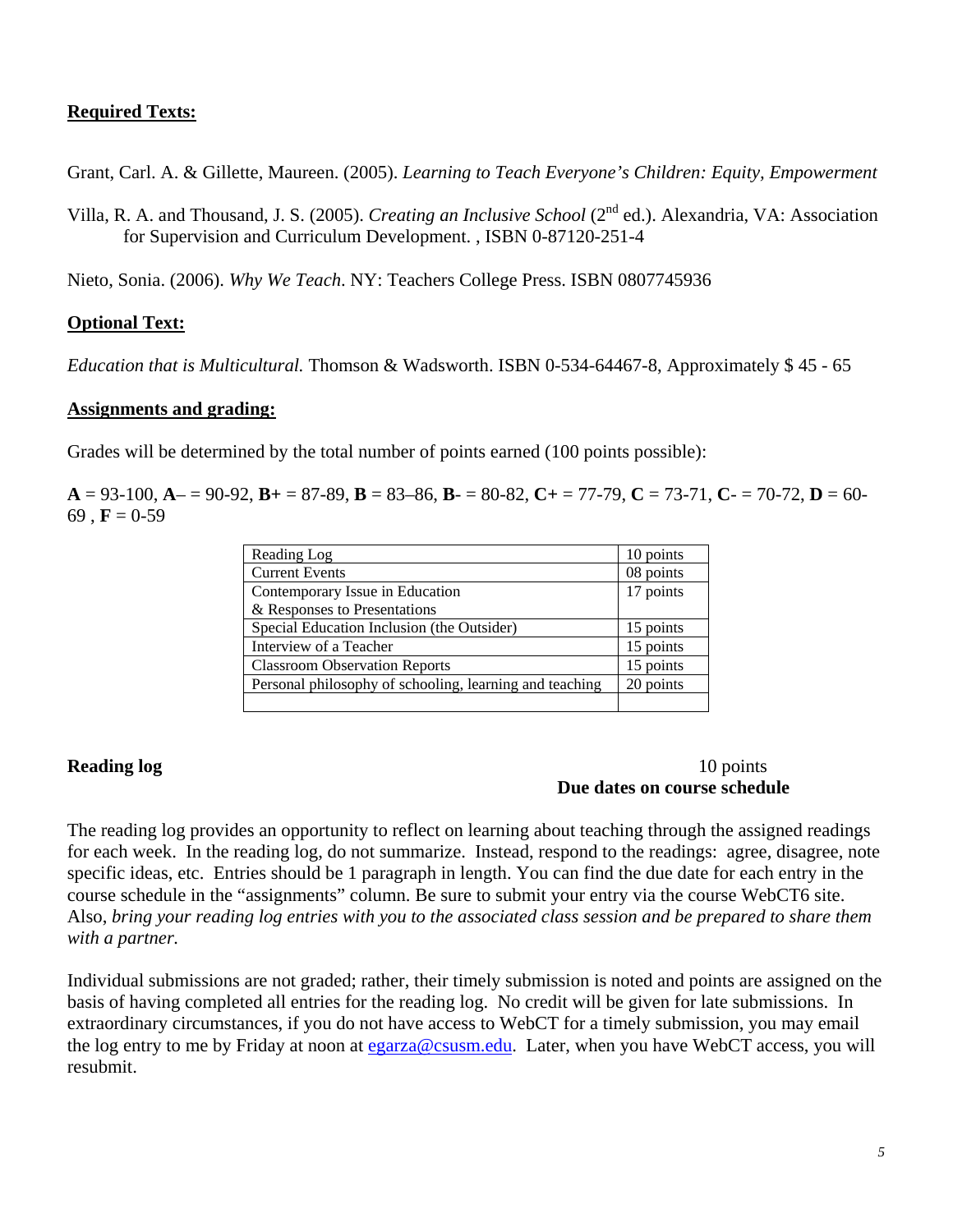## **Current events in education** 8 points 8 points

Sign up for a date when you will be responsible for presenting an item from the week's news in K-12 education (10 minutes maximum). The item may be from television, radio, internet (e.g., www.edweek.org/), newspaper, or magazine, and may pertain to local, national/, or international issues. You will summarize and present the importance of the news for your classmates. After you present your current event, go to the WebCT site and submit a one-sentence report as the "CE" ("Current Events") assignment, so that you can receive credit.

| <b>Special Education Inclusion (The Outsider)</b> | 15 points   |
|---------------------------------------------------|-------------|
|                                                   | Due June 22 |

Many students with special needs come to view themselves as *outsiders* because they are labeled as different from the typical student. Following the procedures written below you will write a reflective essay about inclusion. The essay should be submitted via the WebCT site.

| <b>Interview of a Teacher</b>                                              | 15 points   |
|----------------------------------------------------------------------------|-------------|
|                                                                            | Due June 24 |
| Details are hele The written report should be submitted via the WebCT site |             |

| <b>Contemporary Issue in Education</b> | 17 points              |
|----------------------------------------|------------------------|
| & Responses to Presentations           | Due June 29 and July 1 |

Choose (1) an issue that interests you (from the topics given to you by the instructor) and (2) one or two partners with whom to work. Research the issue and prepare an oral report to share in class. The report should describe and analyze the issue. When you present your research orally, provide a one-page summary and a reference list for your classmates. Each group member must submit the one-page summary to the WebCT site to receive credit for this assignment. In addition, while listening to the presentations, each student is responsible to complete a "Response to Presentation" template, which the instructor will make available on the days of the presentations. The responses will be handed to the professor in hard copy at the end of the class sessions when they are due.

## **Classroom Observation Reports** 15 points 15 points

Using the classroom observation instrument provided in class, write up five 1 hour observations in your field sites. Submit your observations on WebCT.

# **Personal Philosophy of Schooling, Learning and Teaching** 20 points

You will write a 4-5 page paper describing your philosophy of schooling, learning and teaching. Details are below. The written report should be submitted via the WebCT site.

**Due on July 6** 

**Due June 8 or June 10** 

**Due on July 6**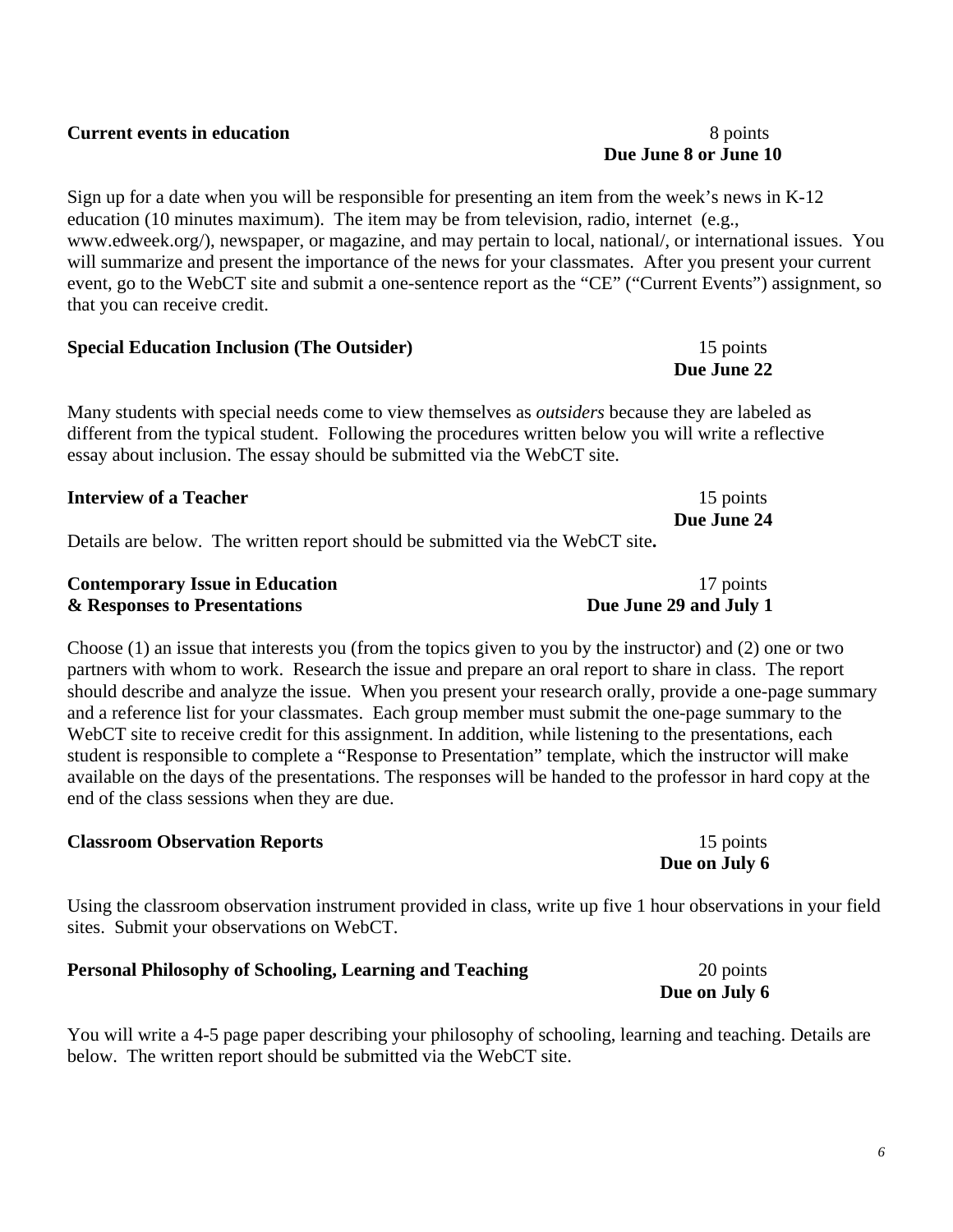## **Detailed Assignment Description Interview of a Teacher**

In this assignment, you will interview a teacher and write a 3–4 page summary of what you learned from him or her. Your purpose is to render a sketch so that your reader may be able to envision the teacher as a person with a distinct philosophy and experience.

## *Gathering information:*

Interview a current or retired teacher who has had at least 3 years of full–time experience in elementary, middle, or secondary school classrooms. Suggested questions are:

teacher have any regrets about becoming a teacher? Why did the teacher choose to enter teaching? How attractive was the profession to prospective teachers at that time? What were the other career paths available; were any others seriously considered? Does the

What professional education did the teacher have? How helpful was it in learning to teach? At what point did the teacher feel comfortable as a teacher?

What were/are the teacher's goals for the education of students? Have these goals changed over the years?

What career moves (school buildings, grade level, special students, subject matter, etc.) has the teacher made? To what extent were those moves voluntary? For current teachers, are further moves desired? If so, what are they, and why?

What have been the major joys and frustrations of teaching? What would help increase the joys and minimize the frustrations? On what issues does the teacher feel strongly about making changes in the way that schooling occurs now?

How did/does the teacher learn about his/her students' lives and needs? How similar are the backgrounds of the teacher and his/her students? What have been the teacher's experiences with "culture shock" in working with students from different backgrounds?

What are some favorite memories from the teacher's classroom? Does the teacher tend to remember individual students or activities, or are the memories more general?

What does the teacher think of current "hot issues" in education such as the California High School Exit Exam and the No Child Left Behind Act? How does the teacher take action to address new reforms that impact his/her classroom?

What is the teacher's metaphor for "teaching" or "teacher"? What are the main features of the teacher's approach toward teaching? What has the teacher learned from being a teacher?

## *Analysis:*

After collecting your information, think about what you have learned about this teacher. Focus on a few themes that best characterize what you have heard. Do not try to be all-inclusive. *Protect your teacher's confidentiality by using a pseudonym and masking identifying details.* 

In your analysis, incorporate what you have been learning about becoming and being a teacher. How does your teacher fit within the material addressed in your readings and in class? What issues are raised through your interview? What are the implications of your interview as you think about becoming a teacher? Be sure you include at least one reference to the readings/discussions we have in class.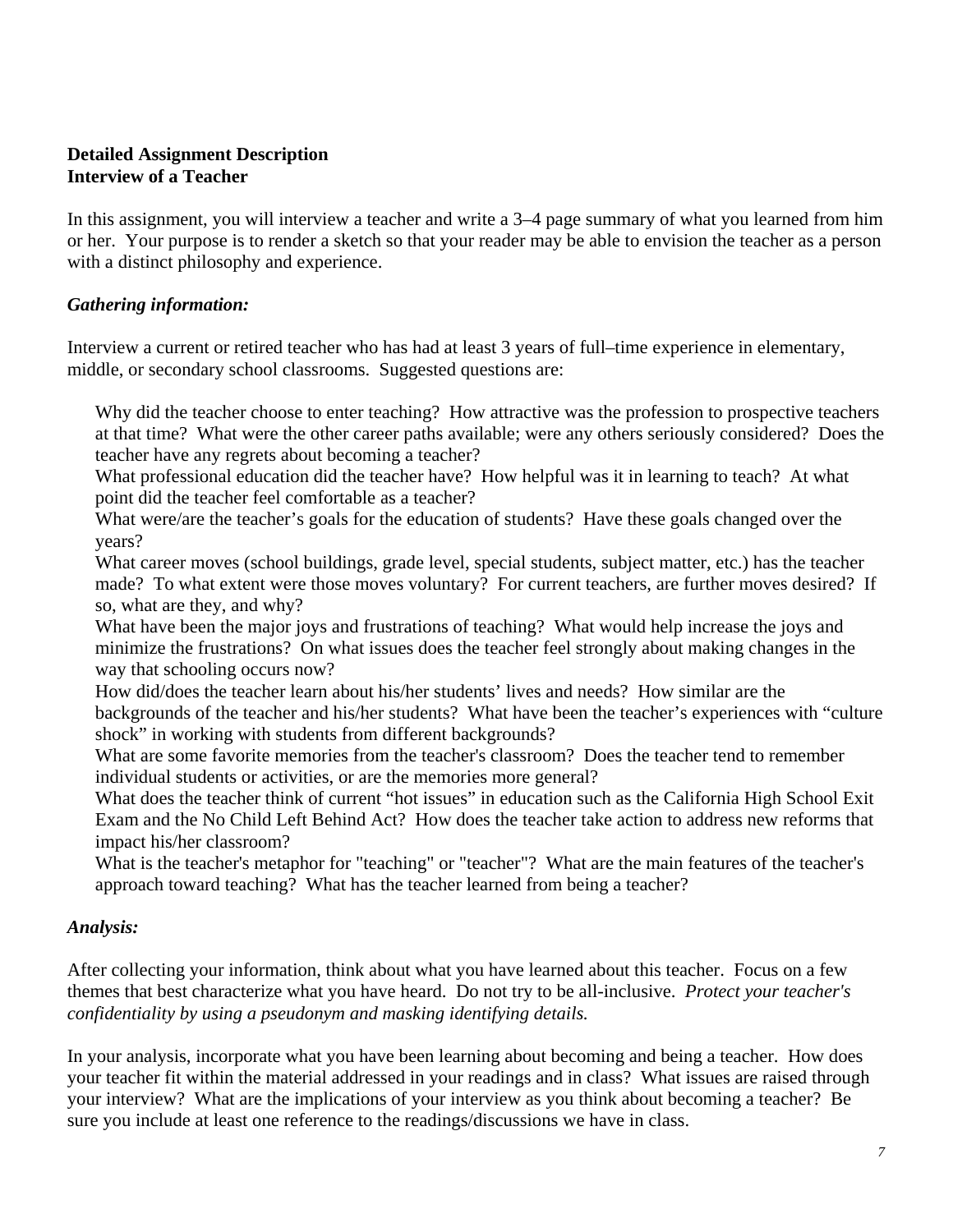## *Criteria for evaluation:*

Exemplary papers are characterized by:

Completeness of description of the teacher's experiences and views Explanation of how the teacher interview relates to your thinking about teaching Integration of coursework (readings + discussions) into the analysis Correct grammar, syntax, and spelling

## **Detailed Assignment Description Special Education Inclusion (The Outsider)**

Many students with special needs come to view themselves as *outsiders* because they are labeled as different from the typical student. But most of us experienced some sense of being an outsider during our K-12 years. After reading chapters 1-3 in *Creating an Inclusive School* and at least two of the *Voices of Inclusion*, (from the chapter in the Villa & Thousand text) write a reflective essay (2 to 3 pages, double spaced) wherein you comment on your own (or a friend's) school experience that caused you to feel like an outsider. Reasons could include differences due to gender, religion, looks, beliefs/interests, family situation, academic ability, etc. Make at least 1 specific connection to the VT text. Consider the following questions:

 What personal characteristics fostered your or your friend's feeling of being different? How did you react and cope with the situation? Did you share your experience with any teachers? Did any teachers assist you? What could school staff, parents or friends have done to help? In what ways did this experience change you? What did you "learn" from this experience? How might this experience make you a more sensitive teacher?

# **Detailed Assignment Description**

## **Philosophy of education paper**

Write a 4-5-page paper (double-spaced) that explains your personal philosophy of schooling, learning and teaching. Follow the template below, and self-assess before you turn in the paper.

## **Paper Introduction**

Name your philosophy (or combination of philosophies) as described by Grant & Gillette Ch 8.

Explain why you are attracted to this philosophical stance. Is it due to your own schooling and/or background, what you've seen in schools since your own school days, the influence of particular persons, texts, other experiences with children/youth, etc.?

Describe the level of schooling and subject field(s) you hope to teach.

## **Nature of schooling**

Describe what you believe is the purpose of schooling in a democracy. How will you as a teacher help achieve these purposes? Give 1-2 examples of how this will look in your classroom/career.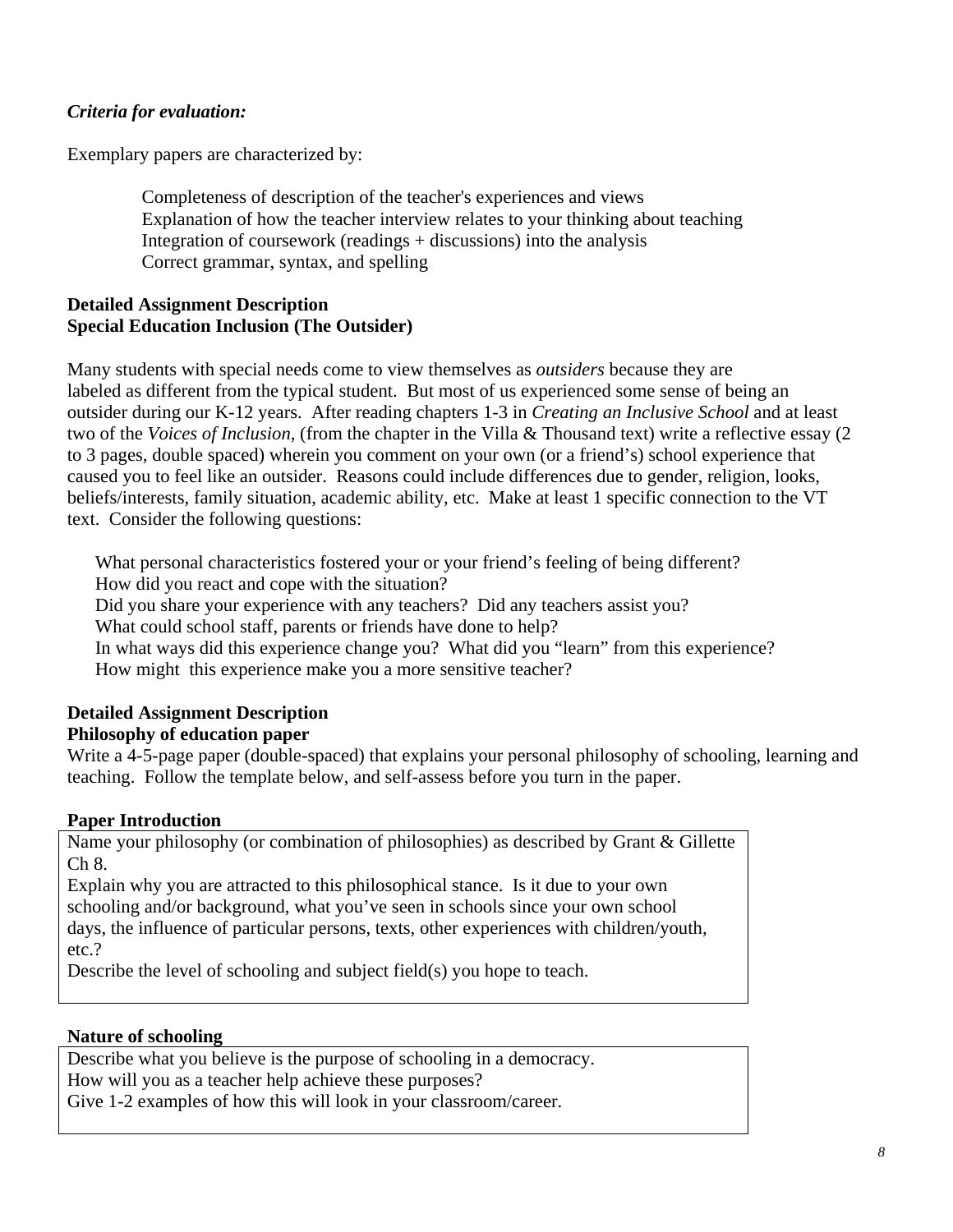## **Nature of the learner**

Describe what you believe is the nature of the learner.

What are your thoughts about the students you will teach? What do they need from a teacher Give 1-2 examples of how this will look in your classroom.

## **Nature of the teaching/learning process**

Describe what you believe is the nature of the teaching/learning process?.

What do you believe counts as knowledge and how should it be presented?

 meaningful learning activities? How will you as a teacher use subject matter and other experiences to guide students towar

Give 1-2 examples of how this will look in your classroom.

## **Teacher dispositions and actions**

Describe what behavior (disposition/attitude & actions) you will exhibit in order to carry out your philosophical position.

Give 1-2 examples of how this will look in your career.

### **Conclusion**

Recap your philosophy.

What are your outstanding questions/concerns/thoughts about becoming a teacher?

## **Criteria for Self- Assessment of Philosophy Paper**

Be sure to self-assess using the following criteria. Submit the self-assessment with your final draft of your philosophy paper (at least one "beefy" paragraph). These are the criteria that will be used to evaluate your philosophy paper.

Exemplary papers have the following characteristics:

**Ideas:** The paper is clear and focused. It holds the reader's attention. Relevant information and details enrich the central theme. Ideas are supported by research, practical knowledge and experience. Conclusions show insight.

**Organization:** The organizational structure enhances and showcases the central idea or theme of the paper. An inviting introduction draws the reader in; a satisfying conclusion leaves the reader with a sense of closure and resolution. Sequencing is logical and effective. Thoughtful transitions tie parts together. The paper flows so smoothly, the reader hardly thinks about it.

**Connections**: The paper includes multiple references to EDUC 350 class experiences (specific text selections, class discussions, fieldwork observations, assignments, current events, etc.).

**Voice:** The writer of this paper speaks directly to the reader in a manner that is individual, compelling, engaging, and has personality.

**Sentence Fluency:** The writing has an easy flow. Sentences enhance the meaning. Sentences vary in length and structure. The piece has purposeful and varied sentence beginnings.

**Conventions:** The writer demonstrates a good grasp of standard writing conventions. Spelling is generally correct. Punctuation is accurate. Grammar and usage are correct. Paragraphing tends to be sound. The piece needs very little additional editing.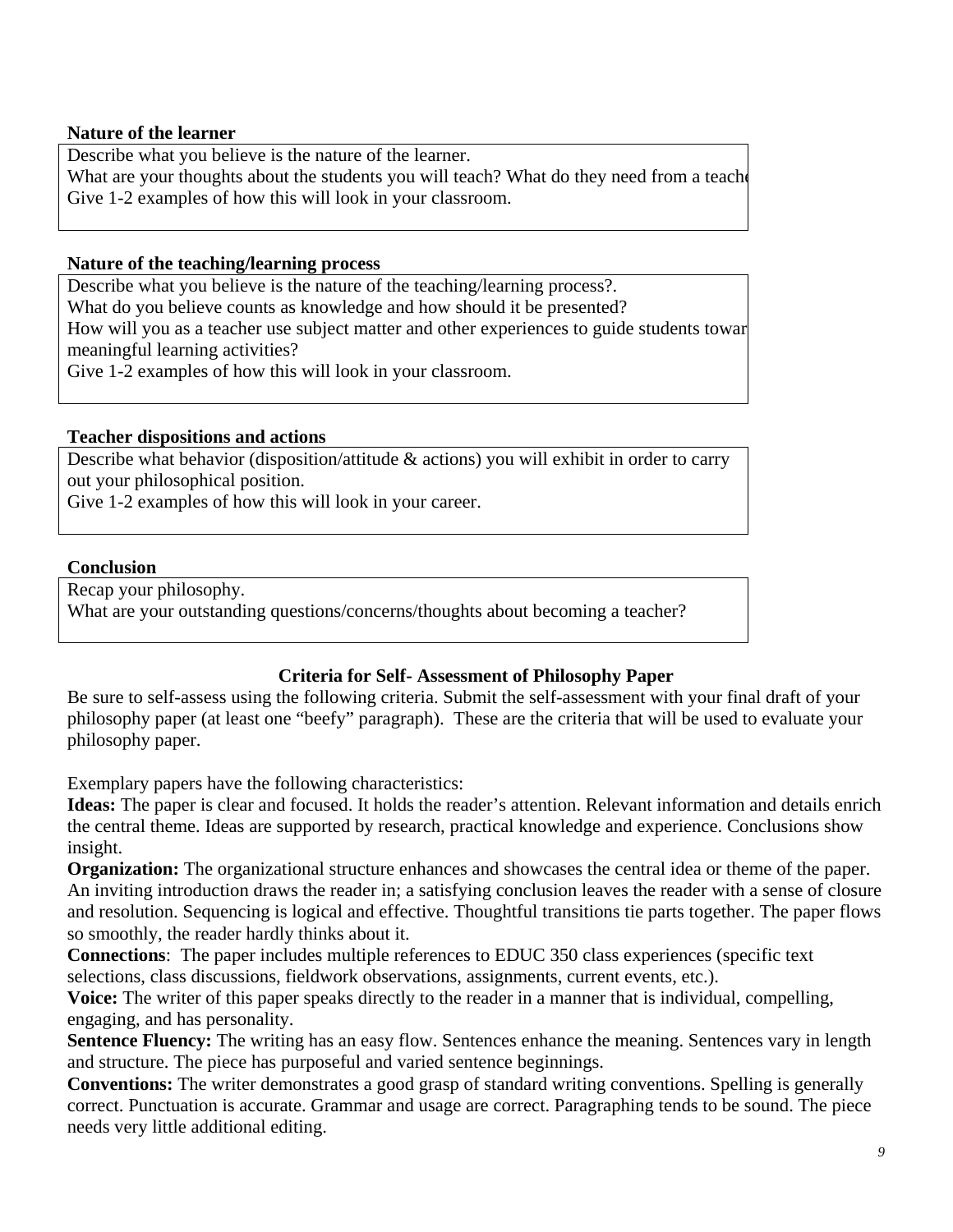# **Schedule as of 06/01/09 Schedule is subject to change at the discretion of the instructor**

| <b>Date</b>   | <b>Topic</b>              | Reading log due on prior Friday noon                                                     | <b>Assignment</b>                |
|---------------|---------------------------|------------------------------------------------------------------------------------------|----------------------------------|
| Jun 01        | >Course intro             | Read the field experience guidelines at                                                  | Access the WebCT course          |
| Session       | >Why teach?               | http://www.csusm.edu/coe                                                                 | website at                       |
| one           | Metaphor                  | Click on the link for the Summer 2009 Syllabus                                           | http://webct6.csusm.edu/         |
|               | activity- What is         | at the right hand side of the COE web page. At                                           |                                  |
|               | an educaton?              | the top of the syllabus page, you will find the                                          |                                  |
|               |                           | experience guidelines under the text or pdf of                                           |                                  |
|               |                           | "EDUC 350 Field Experience"                                                              |                                  |
| June 02       |                           | In addition to the reading for your log,                                                 | <b>DUE: Reading Log 1:</b>       |
|               |                           | read and be prepared to discuss the                                                      | GG ch. 6                         |
|               |                           | following:                                                                               | <b>DUE: Reading Log 2:</b>       |
|               |                           | read program brochure of your choice at:                                                 | GG ch. 10                        |
|               |                           | http://www.csusm.edu/coe/Programs/ind                                                    |                                  |
|               |                           | ex.html                                                                                  |                                  |
|               |                           | and                                                                                      |                                  |
|               |                           | the advising session information for at:<br>http://www.csusm.edu/coe/advising/index.html |                                  |
|               |                           | click on "prospective students" to find the                                              |                                  |
|               |                           | information links                                                                        |                                  |
| <b>Jun 03</b> | $\mathsf{F}$ The teaching | Share reading $\log 1 \& \log 2$ with partners                                           |                                  |
| Session       | profession                | Obtain Nieto chpt reading                                                                |                                  |
| two           | >Tchr & Stdnt             |                                                                                          |                                  |
|               | rights $\&$               |                                                                                          |                                  |
|               | responsibilities          |                                                                                          |                                  |
|               |                           |                                                                                          |                                  |
| June 07       |                           |                                                                                          | <b>DUE: Reading Log 3:</b>       |
|               |                           |                                                                                          | VT ch. 1 & 2                     |
|               |                           |                                                                                          | <b>DUE: Reading Log 4:</b>       |
|               |                           |                                                                                          | <b>Reaction to Nieto</b>         |
| <b>Jun 08</b> | >The lives and            | Share reading $\log 3 \& \log 4$ with partners                                           |                                  |
| Session       | work of teachers          | Fat City Video and Discussion                                                            | <b>Current Events reports</b>    |
| three         | $>$ Inclusion             | Special education inclusion paper requirements                                           |                                  |
| June 09       |                           |                                                                                          | <b>DUE: Reading Log 5:</b>       |
|               |                           |                                                                                          | GG ch. 1<br>& Goals of Education |
|               |                           |                                                                                          | article on WebCT site            |
| <b>Jun 10</b> | $\geq$ Context of         | Share reading log 5 with partner                                                         |                                  |
| Session       | Education                 | Ethics role play activity                                                                | Current events reports           |
| four          | >Professional             | Form "Issues in Ed" groups                                                               |                                  |
|               | Ethics                    |                                                                                          | (Please note the large           |
|               | >Introduction to          | In group process- The elements of your teaching                                          | amount of reading for next       |
|               | Philosophy                | philosophy. Make sure you bring a copy of the                                            | week)                            |
|               |                           | syllabus to class.                                                                       |                                  |
| June 14       |                           |                                                                                          | <b>DUE: Reading Log 6:</b>       |
|               |                           |                                                                                          | GG ch. 8                         |
|               |                           |                                                                                          |                                  |